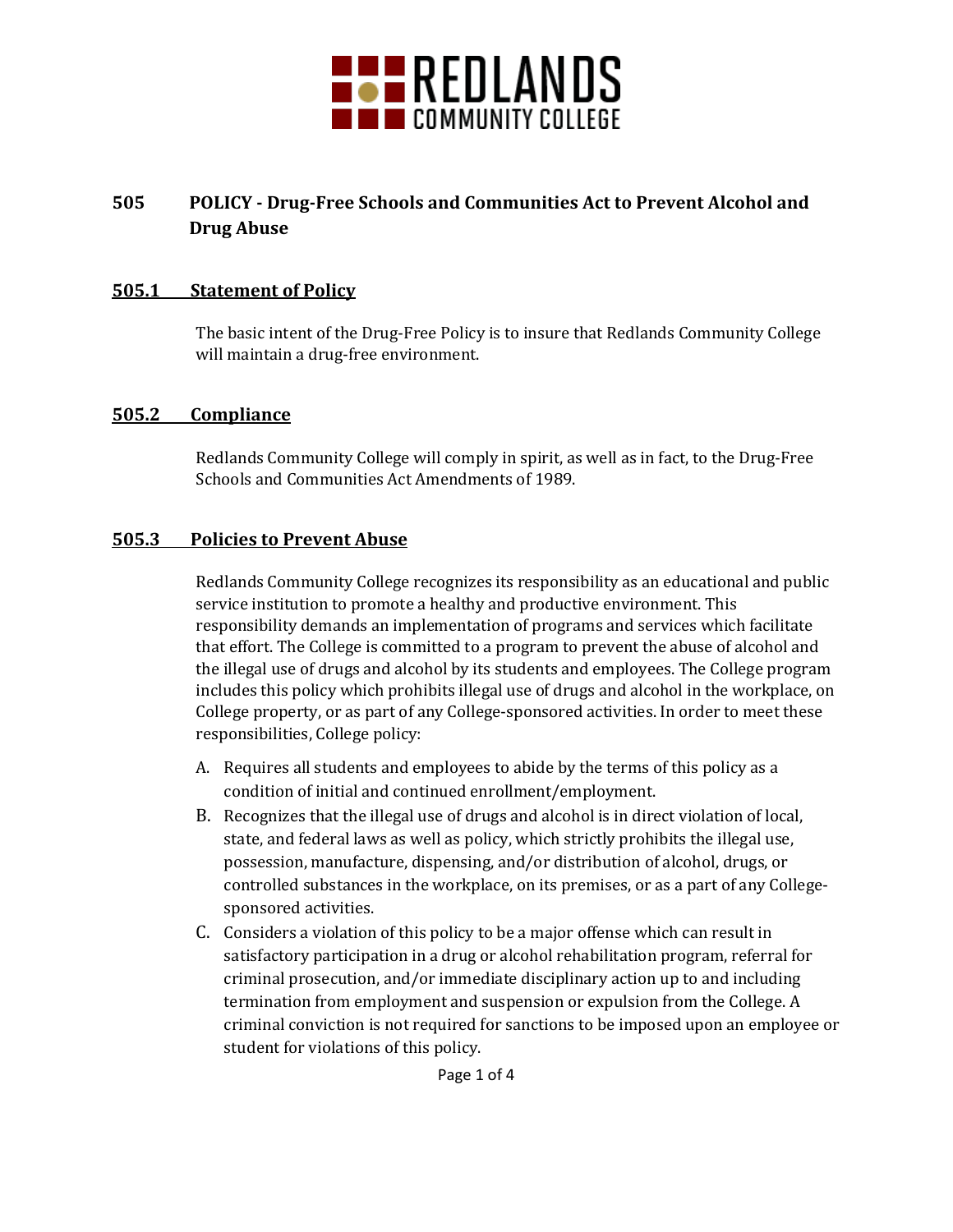

- D. Recognizes that violations of applicable local, state, and federal laws may subject a student or employee to a variety of legal sanctions including, but not limited to, fines, incarceration, imprisonment, and/or community service requirements. Convictions become a part of an individual's criminal record and may prohibit certain career and professional opportunities. A current listing of applicable local, state, and federal sanctions can be obtained through the Office of Student Services or the Office of Human Resources.
- E. Requires an employee to notify his or her supervisor in writing of a criminal conviction for drug- or alcohol-related offenses occurring in the workplace no later than five (5) calendar days following the conviction.
- F. Provides access, through referral, to counseling services for counseling and training programs which inform students and employees about the dangers of drug and alcohol abuse. Voluntary participation in or referral to these services is strictly confidential.
- G. Forbids an employee from performing sensitive safety functions while a prohibited drug is in his or her system.
- H. Mandates drug testing of sensitive safety employees prior to employment, when there is reasonable cause, after an accident, and before returning to duty after refusing to take a drug test or after not passing a drug test. (Sensitive safety employees are defined in CFR Volume 32, Part 280 and CFR Volume 49 Part 653. This legislation is available for review in the Office of Human Resources).
- I. Provides for the annual distribution of this policy to all staff, faculty and students.

### **505.4 Health Risks**

Health risks generally associated with alcohol and drug abuse can result in, but are not limited to, a lowered immune system, damage to critical nerve cells, physical dependency, lung damage, heart problems, liver disease, physical and mental depression, increased infection, irreversible memory loss, personality changes, and thought disorders.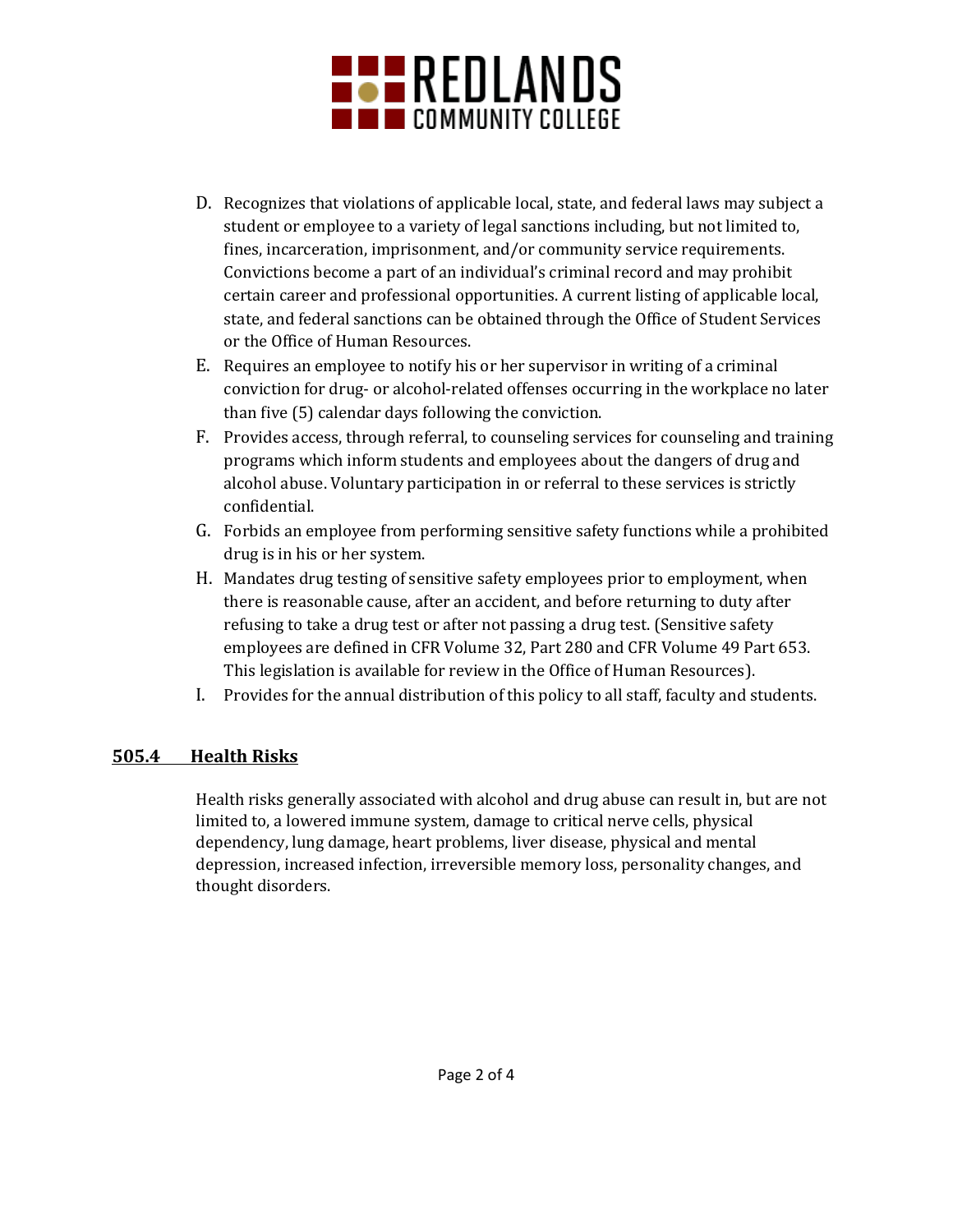

The Office of Student Services and the Office of Human Resources are responsible for disseminating information to students and employees about the dangers of drug and alcohol abuse and availability of counseling and rehabilitation programs. The appropriate College administrator is responsible for notifying federal funding agencies within ten (10) calendar days whenever an employee is convicted of a drug-related crime which occurred in the workplace. This policy is based on the Drug Free Workplace Act of 1988 [P.L. 100-690, Title V, Subtitle D] and the Drug Free Schools and Communities Act Amendments of 1989 [P.L. 101-226].

Adopted 1991 Revised December 2010